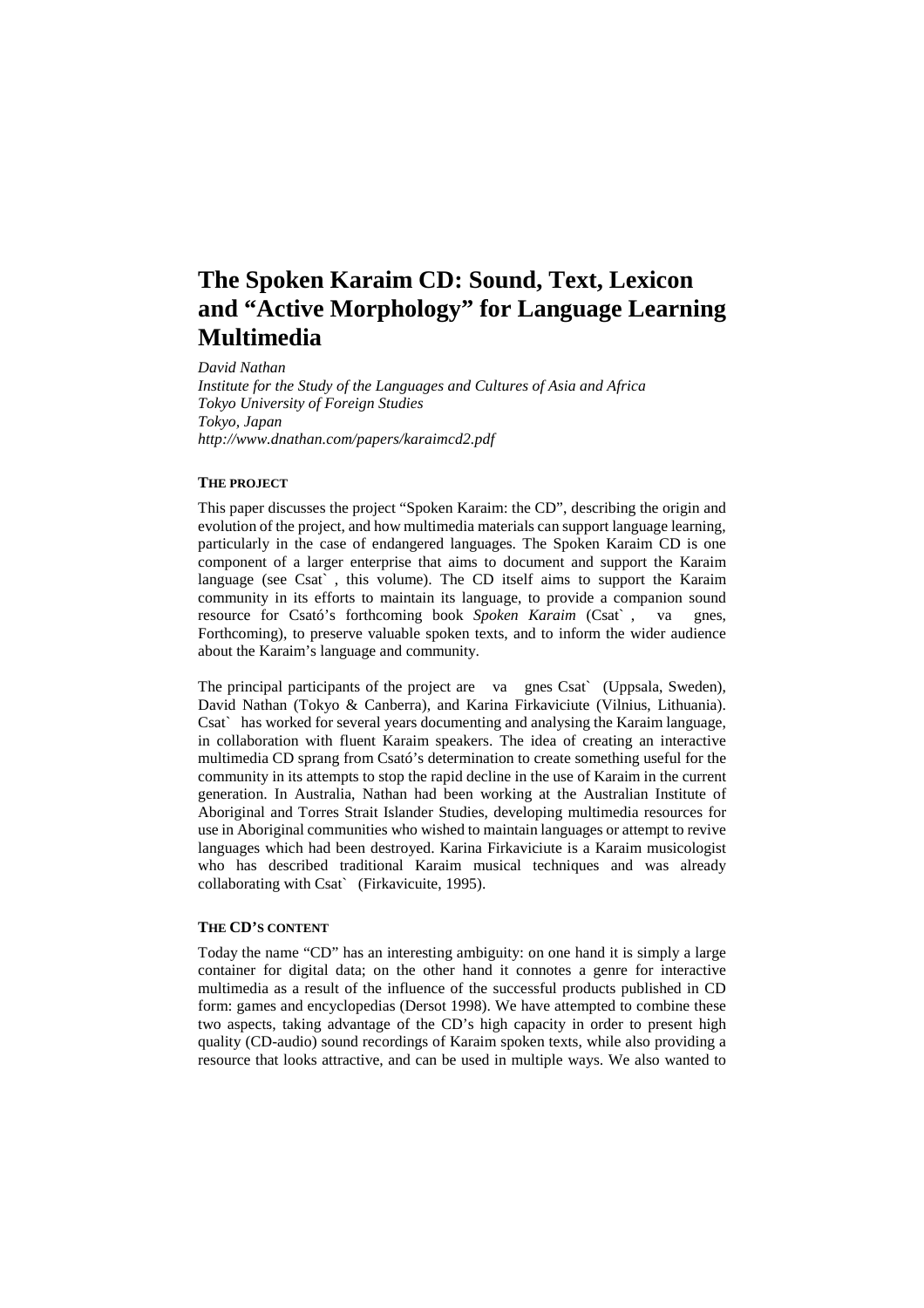further explore the capabilities of interactive multimedia for language preservation, presentation, and learning.

The primary content consists of spontaneous monologues spoken by three Karaim speakers (Mykolas Firkovicius, Juzef Firkovich, and Lidija Mashkevic). It amounts to around 200 MB (about 30 mins) of voice recordings. The spoken recordings were selected from original digitally recorded interviews conducted by Csat` , which were redigitised, and then edited to clean up unwanted effects such as coughs and extraneous noises. Csat` transcribed the texts, and, following the design of the data structures that would underlie the CD's functionality, provided detailed linguistic analysis.

The core design connects the spoken text to a Karaim dictionary via the transcriptions. Every word of the transcription texts is linked to a morphological/lexical analysis. In addition, there is access to the dictionary from an English index and a list of grammatical functions. We have provided multiple links between texts, words, linguistic analysis, and thematic essays, so that users can easily navigate to investigate what is of interest to them.

The learning potential of the linguistic content is reinforced by other media: around 150 original photographs and 15 minutes of video are linked thematically to the texts, and Karaim songs and instrumental music specially recorded for the CD by Mykolas Firkovicius and Karina Firkaviciute are accessed through the CD's "songbook".

We are enormously grateful to be able to publish this rich, original material; those making CD projects can find that obtaining rights to reproduce others' materials consumes the bulk of the project's resources (Boaz & Boaz 1996).

#### **FUNDAMENTAL DESIGN CONCEPTS**

The progress of the project was aided by the early formulation of a core set of operational rules. The first was: keep "faithful" to the spoken as the primary content. This rule helped keep us on track and make several crucial decisions including the choice of authoring software (Macromedia Director), and prioritising CD space allocation, sound quality (we used 44Kz, 16 bit mono sound, equivalent to audio CD mono). It also provided guidance for building the data model that underlies the whole design (the sound unit resolution is meaning-based, ie its chunks are intonation units or story paragraphs).

The second rule was that a map of the Karaim Street in Trakai, Lithuania, would form the central design metaphor for accessing the various parts of the CD. Each "unit" of the CD (we call them "stations") corresponds to a particular house or location in Trakai. This not only allows users to easily navigate the CD's contents, but it also means that the way that a particular user navigates the CD will to some extent reflect his or her knowledge of and relationship to the Karaim community. This is a useful property for materials that support endangered languages (see also below).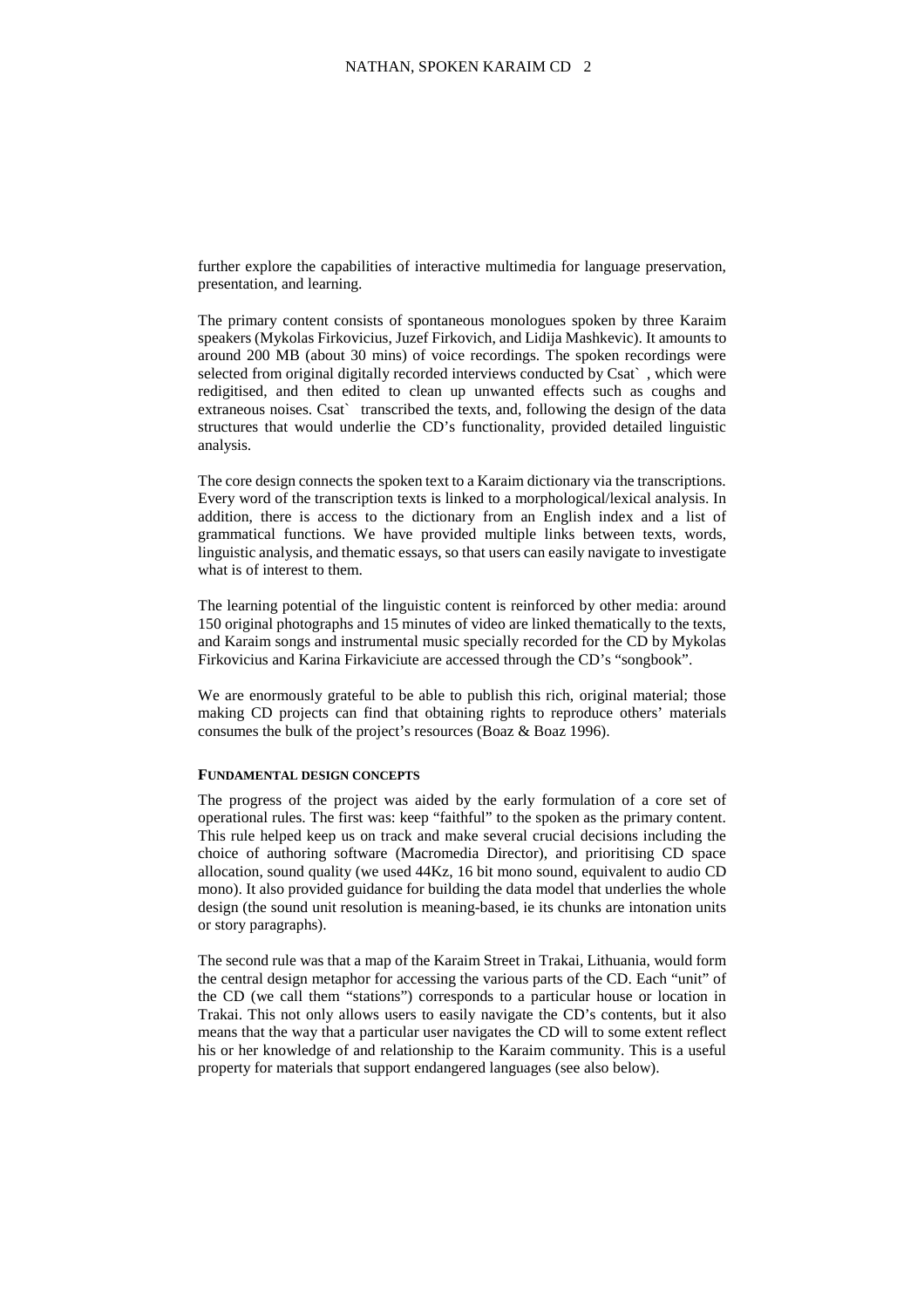The third rule was that we should employ appropriate interface methodologies for supporting language learners. The use of the Karaim Street in Trakai as a simple, concrete metaphor is one aspect of our attempt to employ known and effective methodologies for multimedia interface design and language learning. The other interface strategies focus on providing rich sets of hypertext links (see next section).

The fourth rule directed the use of database concepts and methodologies. Using databases provides several advantages:

- it helps develop a common terminology and a workspace for the project participants to develop a shared model for the data and its processing.
- it provides a roughly neutral representation of the CD's core data to allow maximum flexibility for interface design, and restructuring and repurposing for other projects. For example, the concordance function in the CD was not planned at the early stages of the project but was easy to implement due to the transparent and robust data structures already in place; and the first web dictionary for Karaim is currently being produced as a collateral product, based on the same data that is used by the CD's internal dictionary database.
- as a strategic methodology, a database approach allows participants to work in parallel, developing the models and applications for data storage and processing while project partners work on refining the primary content such as sound files, translations, dictionary entries, and so on. These can then be imported into the database and further work carried out using the database application.
- it helps to ensure the robustness of the final application. Complex linked data is guaranteed to be syntactically correct if maintained within a well-designed relational database. On the other hand, materials that are basically hand crafted demand that every possible permutation of links be manually checked.
- it is likely that a database developed to support a multimedia project will become an independently useful resource.

Finally, there are special factors to be considered when producing materials designed to support maintenance or revitalisation of endangered languages (see also below).

It is difficult at this stage to evaluate the level of success in implementing these rules and methodologies. The third is the most difficult to evaluate because there are few solid rules for effective learning interfaces in this rapidly evolving genre. Interactive multimedia is a new area and there is no theory for the semiotics of interactivity and few generally agreed principles for design (Kress 1997, 73, O'Leary 1998, 1). We will better know about the effectiveness of the CD after it has undergone its user testing (beta) phase and has spent considerable time in the hands of Karaim teachers and students.

# **INTERFACE: HYPERTEXT**

Learners need access to networks of associations between differing types of linguistic and extralinguistic information (Schmitt & Meara 1997). The multimedia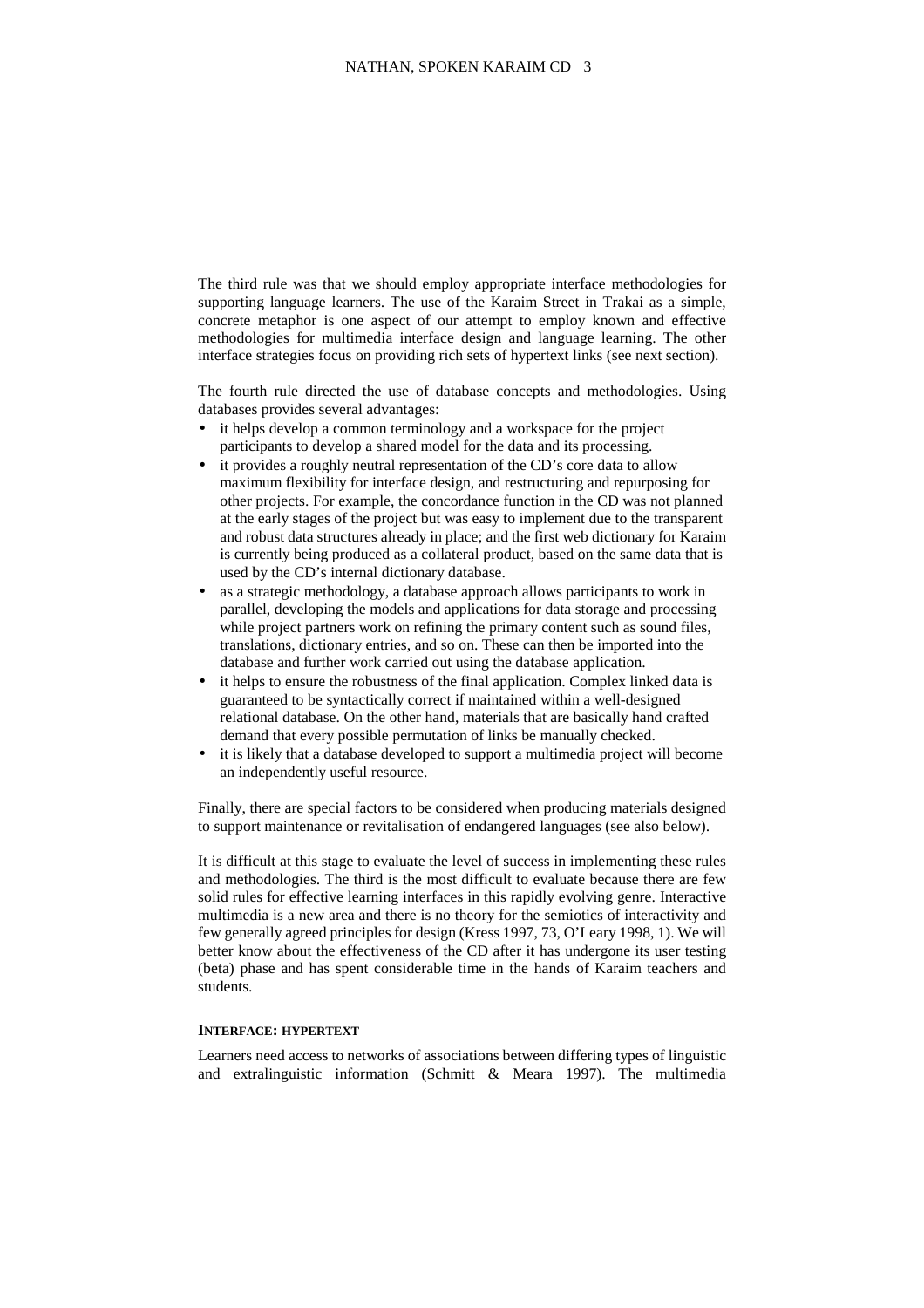environment is a tailor-made platform for such networks, and the *Spoken Karaim CD* provides a cascading and cross-cutting network of user-navigable and user-configurable links between the CD's structural elements shown in Figure 1.

#### **Figure 1: Links between language elements**



Various studies have found that providing glosses and other lookup support improves the effectiveness of vocabulary learning (Lomicka 1998, Hulstijn, J. et al 1996, Chun & Plass 1996, Knight 1994). Hulstijn and colleagues, for example, studied vocabulary acquisition by students using on-line language learning materials. They compared incidental (ie non-directed) vocabulary learning for three groups of students; one group was supplied with marginal glosses, another group could navigate to dictionary entries; the third group had neither marginal glosses nor dictionary. The researchers found that dictionary users acquired more vocabulary than users of the marginal glosses, and that both groups did better than those supplied with no lookup support. However, the authors made an additional finding: due to the extra effort involved in performing dictionary lookup (as opposed to reading marginal glosses placed near the object text), users tended to make less lookups; so the effectiveness of the dictionary is limited by its under-utilisation. The authors concluded that marginal glosses, when frequency of use and effectiveness are both taken into account, were the most efficient means of delivering lookup support; they also called for methods to

facilitate the burden of dictionary use because dictionary use interferes with the process of constructing a mental model representation of text meaning

(Hulstijn, J. et al 1996, 337).

On the Karaim CD we have attempted to meet and exceed the optimal lookup support mechanisms suggested by Hulstijn, J. et al. We provide a resource that gives users multiple, easy paths to lookup support. These are summarised in Figure 1; Figure 2 shows parts of the current interface for navigating them. When in the CD's "browse mode", users merely move the mouse over orthographic words in the text to see a morphological segmentation and, below the browse box, the word's *gloss in context*. This is similar to providing marginal glosses, but is both richer and with complete coverage of the content. If the dictionary is not locked, users also see the default morpheme's (typically the first) lexical entry in the dictionary panel. In "normal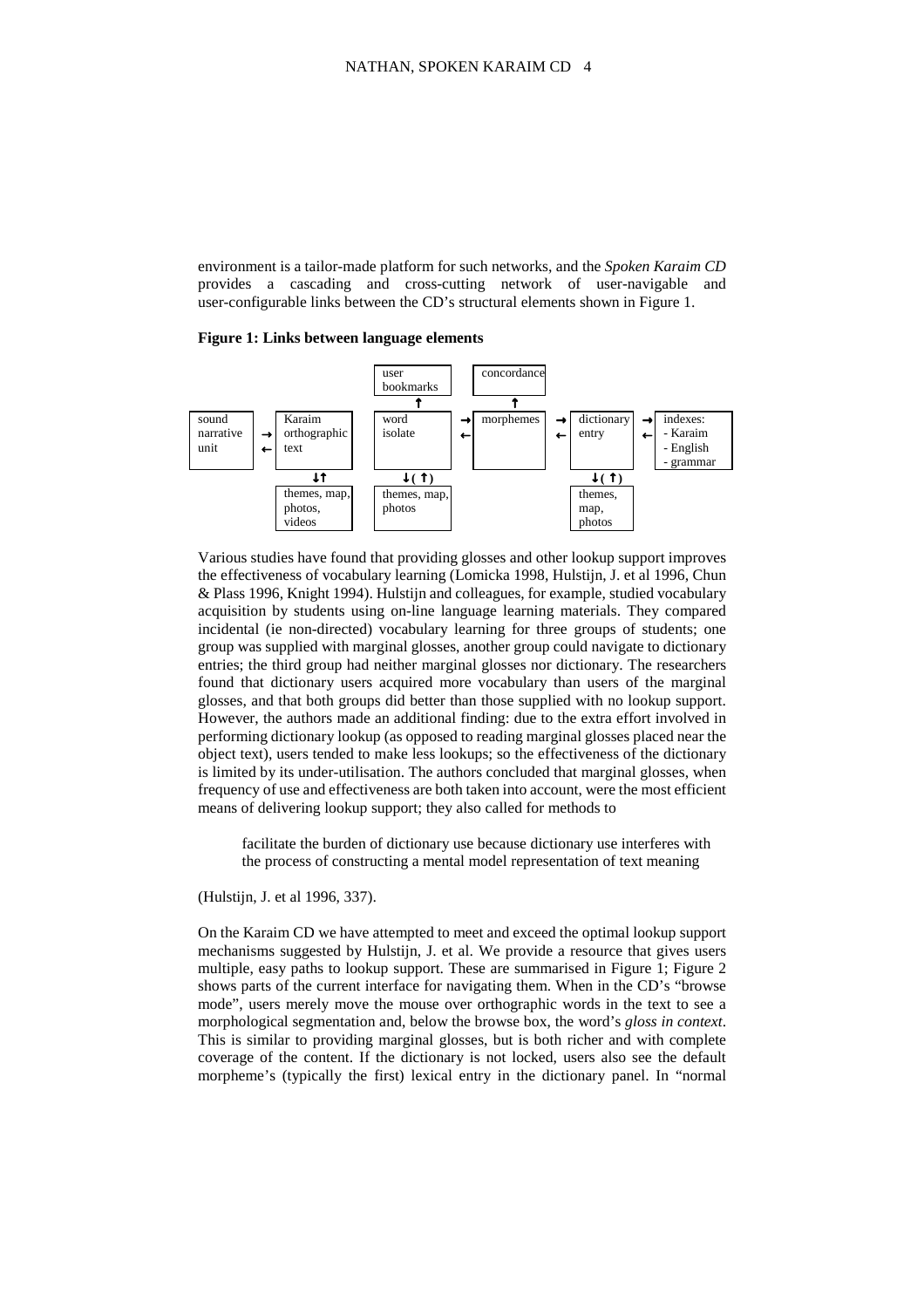mode", users click words to set them in the browse box where they see not only their morphological segmentation and *gloss in context* but can also any morpheme for lexical display. Finally, users can hold down the mouse button over a word to activate a pop up list that allows them to select the word's component morphemes as well as navigate to other associated information that is stored with the word (such as a map for place names, thematic material, or photographs).

#### **Figure 2: Main text screen features**



#### **ACTIVE MORPHOLOGY**

Karaim is a language with an agglutinative typology and rich morphophonemic alternation. Its inflectional and derivational morphology is typical of Turkic languages. These factors make Karaim morphology suited not only to application of a simple parser but also to visual and interactive manipulation that supports an "active-learner" approach to language presentation. We call this system "active morphology".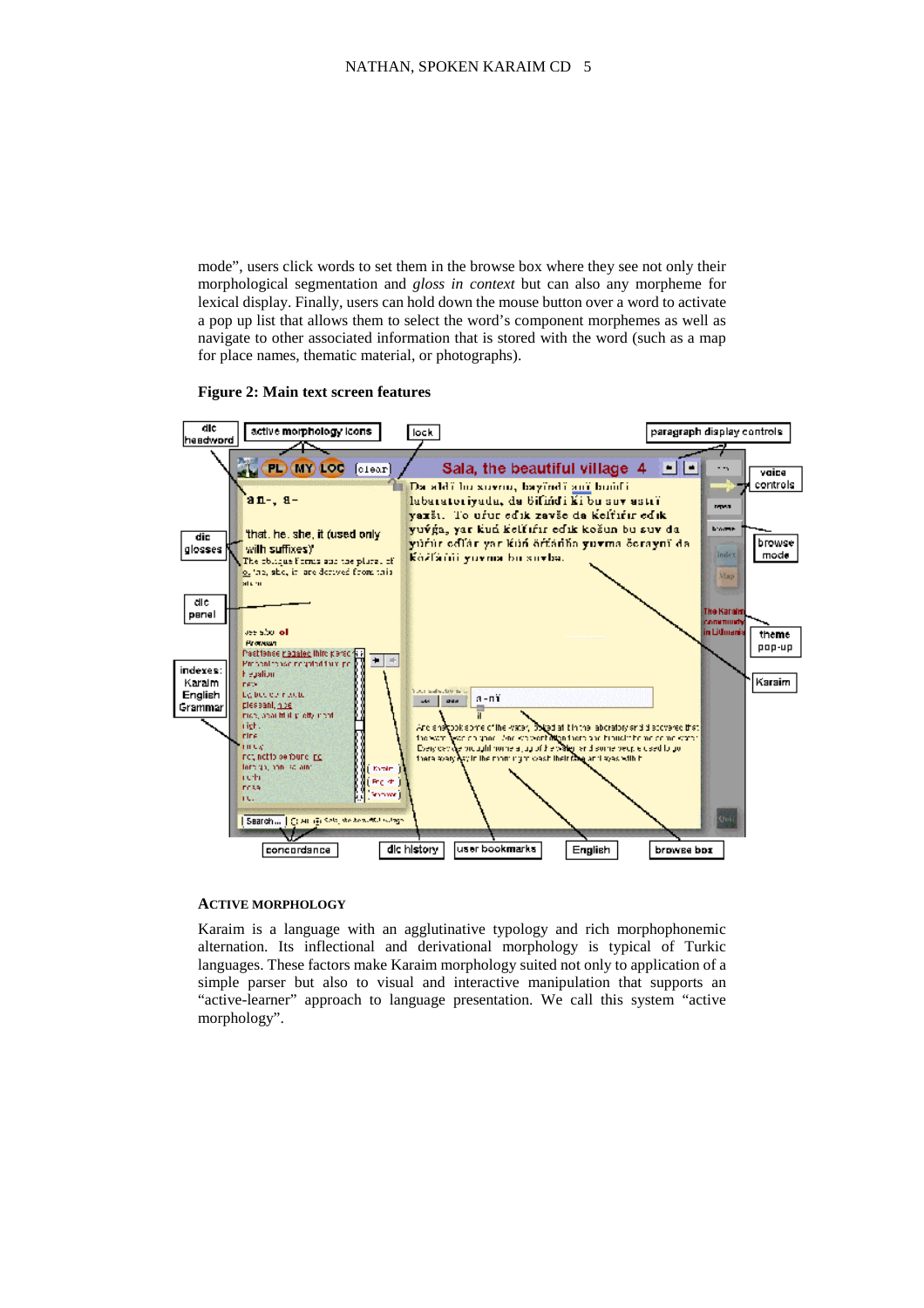An active morphology system does not attempt to *describe* linguistic processes; instead, it *enacts* them via its representation of inflectional morphemes as draggable graphic icons (see Figure 2).

The active morphology system allows users to learn about the morphotactics (constraints on combination of inflections) and the complex morphophonology of Karaim. Users drag graphic representations of inflections onto the dictionary headword to determine the well-formedness of the combination and, if grammatical, the surface form after all the morphophonemic rules have applied. It currently handles three nominal inflections: plural, first person possessive, and locative case.

The main steps in the implementation are:

- morphotactic validation
	- code object creation
- instantiation of morpheme-specific features

The system's object-oriented string generator receives its input from the user's actions and the currently active dictionary entry. If the inflection can be added, a code object is generated for each component of the combination, including the stem. The code object has the following attributes:

- a form (abstract archiforms for inflections)
- a grammatical category
- feature values for frontness and roundness (can be un- or under-specified)

#### **Figure 3: Feature passing for code objects (R=round, F=front)**



An object also inherits from its parent class (which is "Noun" for all cases) these attributes: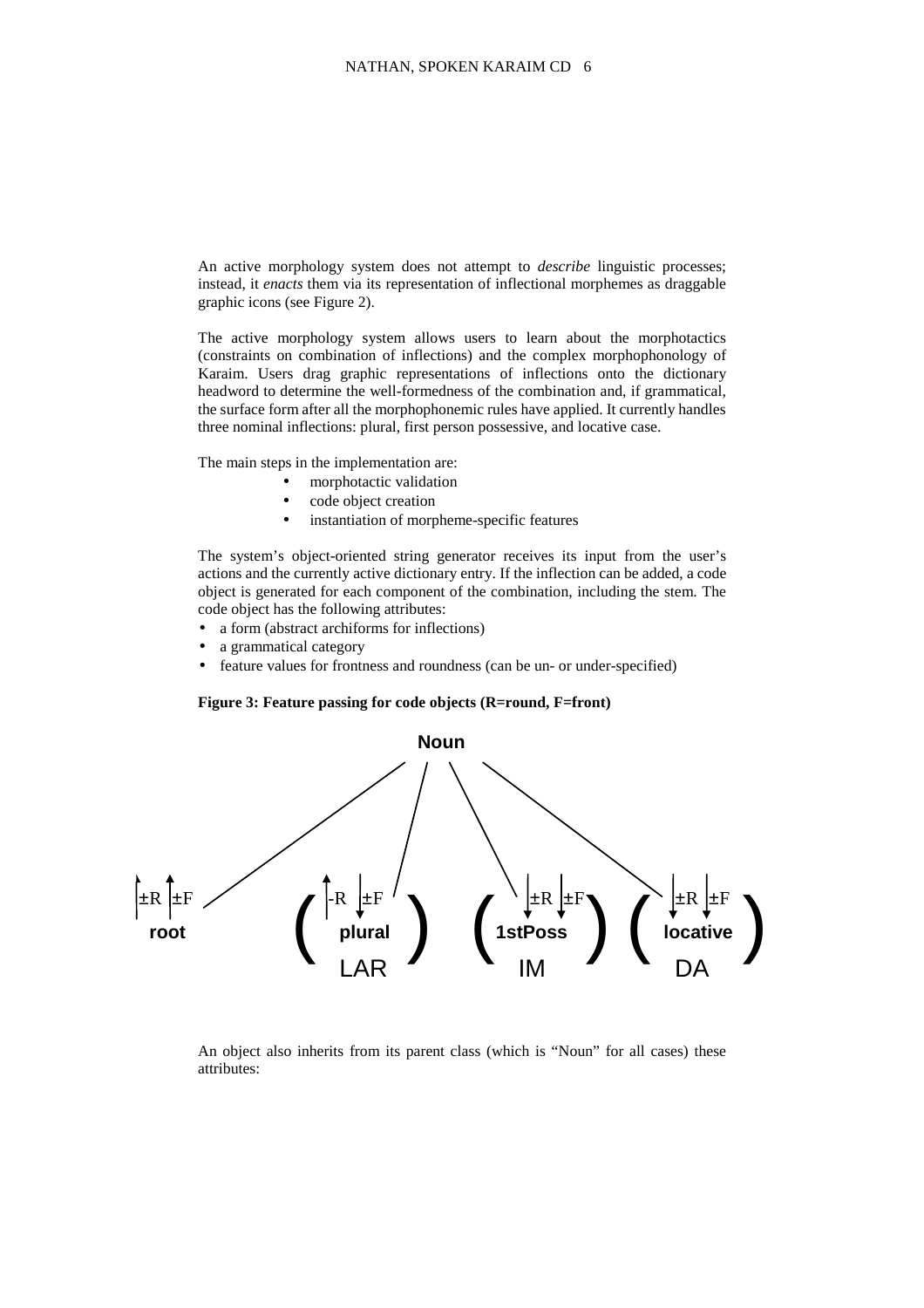- a positional index
- the form of its predecessor
- frontness and roundness features

In addition each inflection code object has two morphophonological processing methods. An inflection-specific method selects its appropriate surface form on the basis of forward chained word-global frontness and roundness features applied with respect to syllable structure. A general method, inherited from the noun class, handles surface liaison processes:

| assimilation:  | palatalise consonants between front vowels                                    |
|----------------|-------------------------------------------------------------------------------|
|                | root-final back unvoiced consonants are voiced before a vowel                 |
|                | locative's initial consonant takes the voice-value of its preceding consonant |
| dissimilation: | a sequence of laterals is dissimilated to velar nasal + lateral               |

#### **THE RESOURCE APPROACH**

Language learning materials such as the *Spoken Karaim CD* should not attempt to usurp the role of the language teacher or specialist. Indeed, when used for language learning, the CD should in most cases be used under the guidance of a suitably knowledgeable Karaim speaker or teacher. There are two main reasons for avoiding directive pedagogy in constructing the *Spoken Karaim CD*. The first comes from the medium itself; the second comes from Karaim's status as an endangered language.

The very notion of interactivity has built into it the view of the user as a collaborative author in a joint construction of an emergent, unique, text (Bolter 1991). Some claim that hypertext gives readers and writers equal participation in creating texts (cf Snyder 1997). This means that the user shares authority and authorship with the original creator of the resources: learning using interactive multimedia enables content to be configured by the user in "deferred negotiation" with the resource creator.

Some, such as Kress, argue that the changes in our ideas about texts and their users are related to changes in fundamental modes of literacy rather than technologies for delivery. Kress finds evidence of a deeper trend through the second half of this century, reflected in many publishing forms including books and newspapers, that is shifting

> an older organisation of *text* to a newer organisation of *resource*; from an older concern with knowledge, to a newer concern with gathering information to manage a task

(Kress 1997, 66).

In any case, creators of language learning multimedia need to cater for a multiplicity of users, learning goals, and methods, whilst *minimally* constraining the paths and choices that bring the users' experience into contact with the author's expert knowledge.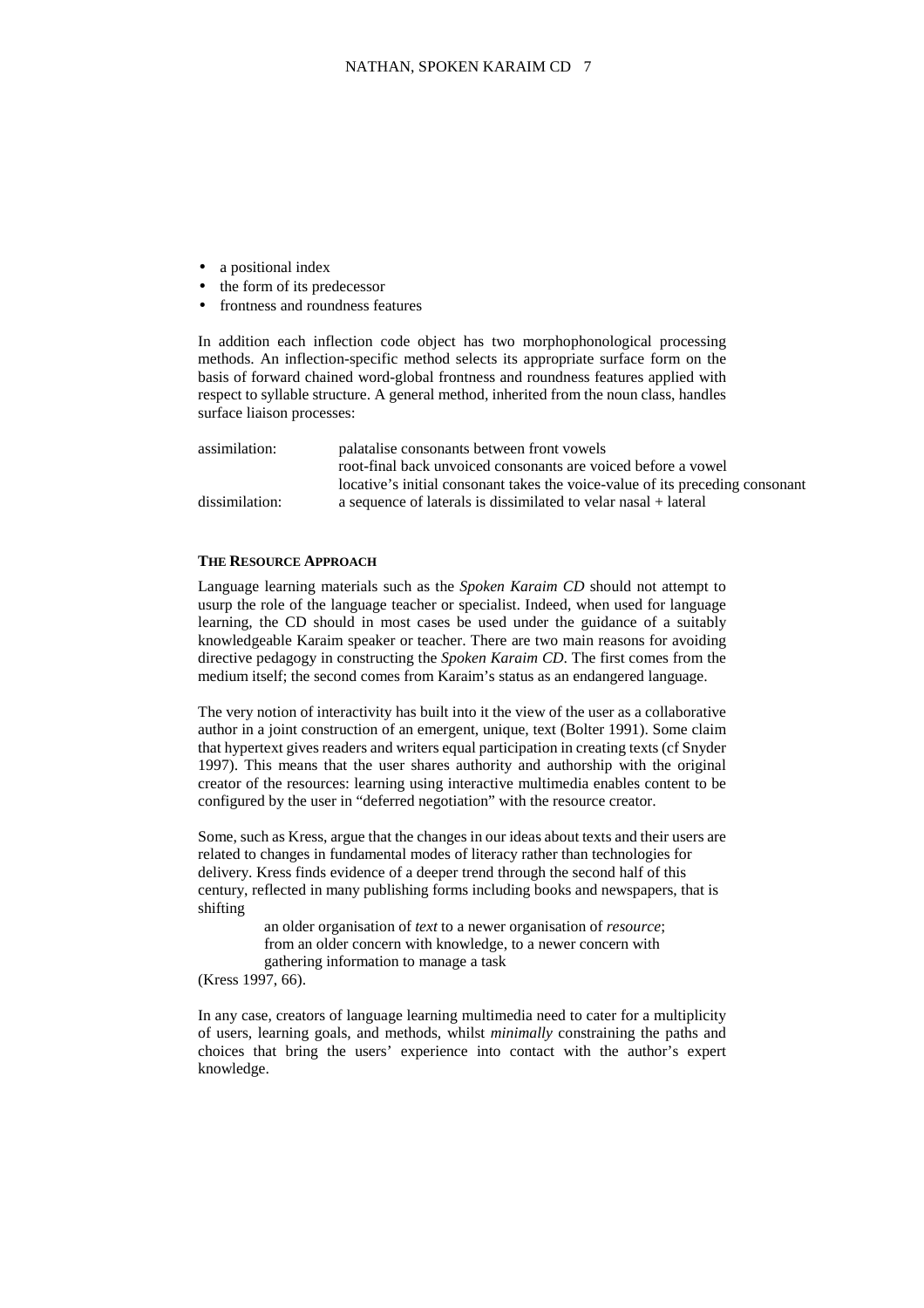A resource-based interactive product also enhances the potential for what I call "hyperinteraction" - socially-integrated interaction between participants *around the computer*, using the target language. This can occur when learners are using a content-based resource collaboratively, neither privately nor competitively.

#### **SUPPORTING ENDANGERED LANGUAGES**

The second reason for adopting a resource approach is that in the case of endangered languages we need to channel limited resources toward providing materials for learning rather than materials for teaching (cf Greenhalgh 1996). Many existing CALL materials are exercises that exploit the computer's ability to give immediate feedback but do not supply the content that is so crucial for teaching endangered languages.

While the convergence of media technologies means that learners of major languages increasingly have access to "genuine" cultural teaching content such as radio and TV content, learners of minority and endangered languages enjoy no such support.

The most urgent task is to address teachers needs. Teachers of endangered languages often have incomplete language fluency in the target language, but on the other hand are skilled at making teaching activities if they are supplied with appropriate language content. So we can be wasting precious resources if we build exercises rather than original and rich language content.

It is also important for materials that support endangered languages to "speak at a number of different levels". They need to not only provide a vehicle for learning, but also enhance the *motivation* for learning, by signalling that the language's survival *is*  important, indicated by the existence of the learning resource itself.

By focussing on content we can also maximise the delivery of all-important cultural contexts for language meaning and language use (Crozet & Liddicoat 1997). For example, the Spoken Karaim CD contains stories about topics as diverse as religious festivals, Karaim history, and vegetable growing.

Furthermore, consider some of the more abstract messages that young Karaim people using the *Spoken Karaim CD* may receive:

- knowledge of Karaim culture is valuable
- recognition of Karaim speakers as experts about their language and culture
- recognition of Karaim speakers as entitled to make canonical texts
- the "author's" voice is located at the participatory centre of the culture, not in the office of the researcher, programmer, or editor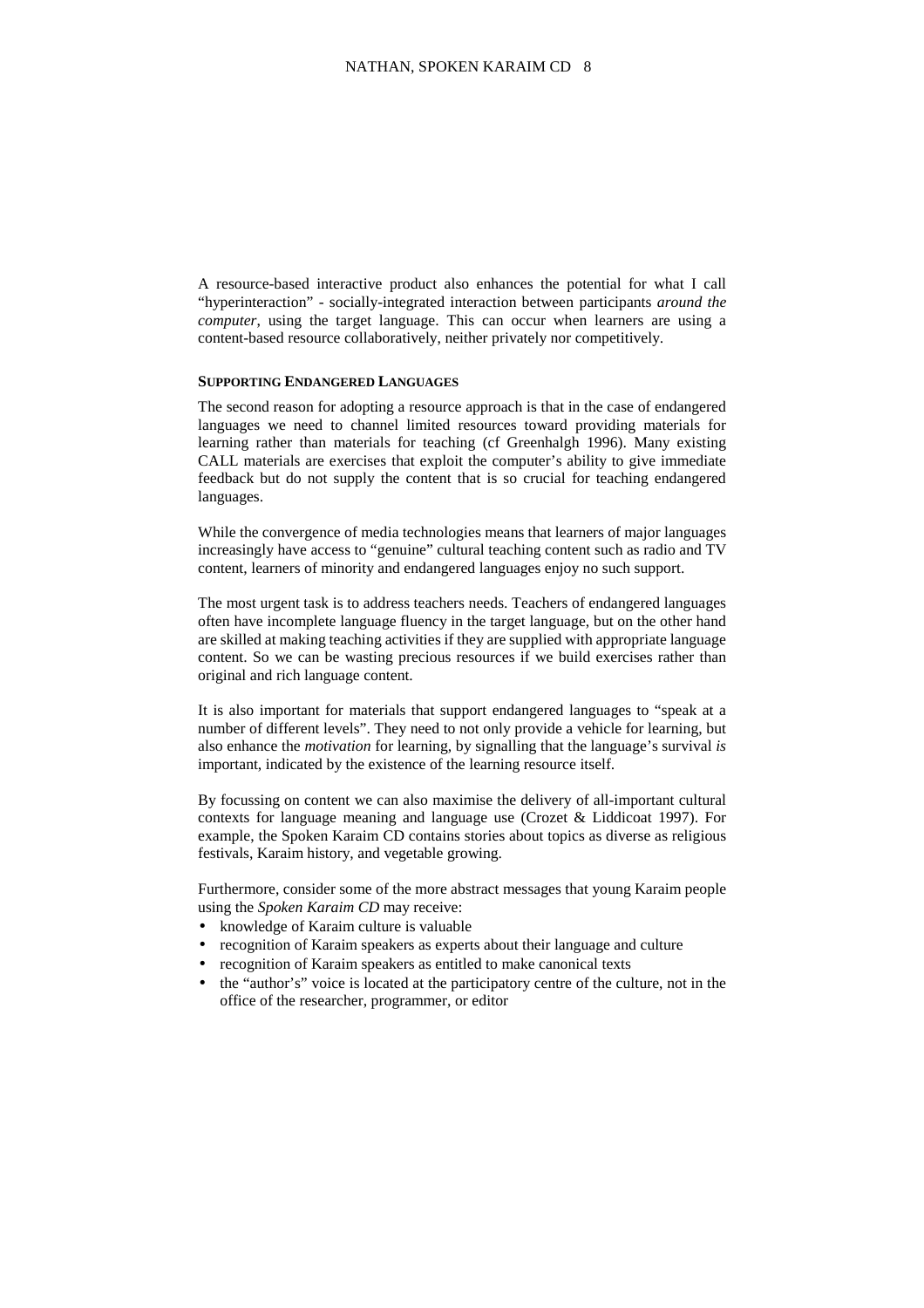# **CONCLUSION**

Interactive multimedia is ready to serve as an important delivery platform for language learning. It at last allows the co-ordinated presentation of sound - the fundamental platform for human language - with text, graphics, and video.

The challenge is to create useable, and *well-used* resources that support communities and teachers in their own efforts. The challenge is great because in language learning perhaps more than any other area, content, methodology, and interaction are tightly interwoven. Therefore we need to rapidly produce such resources for a wide variety of language needs in order to learn about their effectiveness.

We are eager not only to assist in the maintenance of the Karaim language, but also to understand what effect the *Spoken Karaim CD* might have on the future course of Karaim language learning and indeed the Karaim language itself.

# **REFERENCES**

Boaz, J & Boaz, M. (1996). TS Eliot on a CD-ROM: A Narrative of the Production of a CD, *Computers and the Humanities* 30: 131-138.

Bolter, J. (1991). *Writing Space: The Computer, Hypertext, and the History of Writing*. Erlbaum: Hillsdale NJ.

Burston, J. (1996). "CALL at the crossroads: myths, realities, promises and challenges", in *Australian Review of Applied Linguistics* 19, 2, 27-36

Chun, D. & Plass, J. (1996). Effects of Multimedia Annotations on Vocabulary Acquisition*. The Modern Language Journal* 80, ii, pp 182-98

Cooper, A. (1995). *About face: the essentials of user interface design*. Foster City, CA; IDG Books

Crozet, C. & Liddicoat, A. (1997). Teaching culture as an integrated part of language teaching; an introduction. *ARAL: Teaching Language Teaching Culture* Series S No 14, pp 1-22

Csat` , va gnes (Forthcoming). *Spoken Karaim*. Wiesbaden: [Turcolgica], Wiesbaden: Harrassowitz. Dersot, L. (1998). Textuality at the dawn of the digital era - a brief overview of France.

http://www2.gol.com/users/dersot/BC1.HTML

Firkavicuite, Karina (1995). The liturgic chant of the Lithunian Karaims. Master thesis. Vilnius: Academy of Music.

Greenhalgh, M. (1996). ArtServe and the Teaching of Art History. *AUUG 1996 Proceedings*, 172-184. (http://rubens.anu.edu.au)

Hulstijn, J. Hollander, M. and Greidanus, T. 1996. Incidental Vocabulary Learning by Advanced Foreign Language Students: The Influence of Marginal Glosses, Dictionary Use, and Reocurrence of Known Words. *The Modern Language Journal*, 80, iii, 327-339.

Knight, S. (1994). Dictionary Use While Reading: The Effects of Comprehension and Vocabulary Acquisition for Students of Different Abilities. *The Modern Language Journal* 78, iii (1994), pp 284-299

Knobel, M. Lankshear, C. Honan, E. & Crawford, J. (1997). The wired world of second language learning. *Page to Screen: taking literacy into the electronic era*, edited by I. Snyder, 20-50. Sydney: Allen & Unwin.

Kress, G. (1997). Visual and verbal modes of representation in electronically communicated communication: the potentials of new forms of text. *Page to Screen: taking literacy into the electronic era*, edited by I. Snyder, 53-79. Sydney: Allen & Unwin.